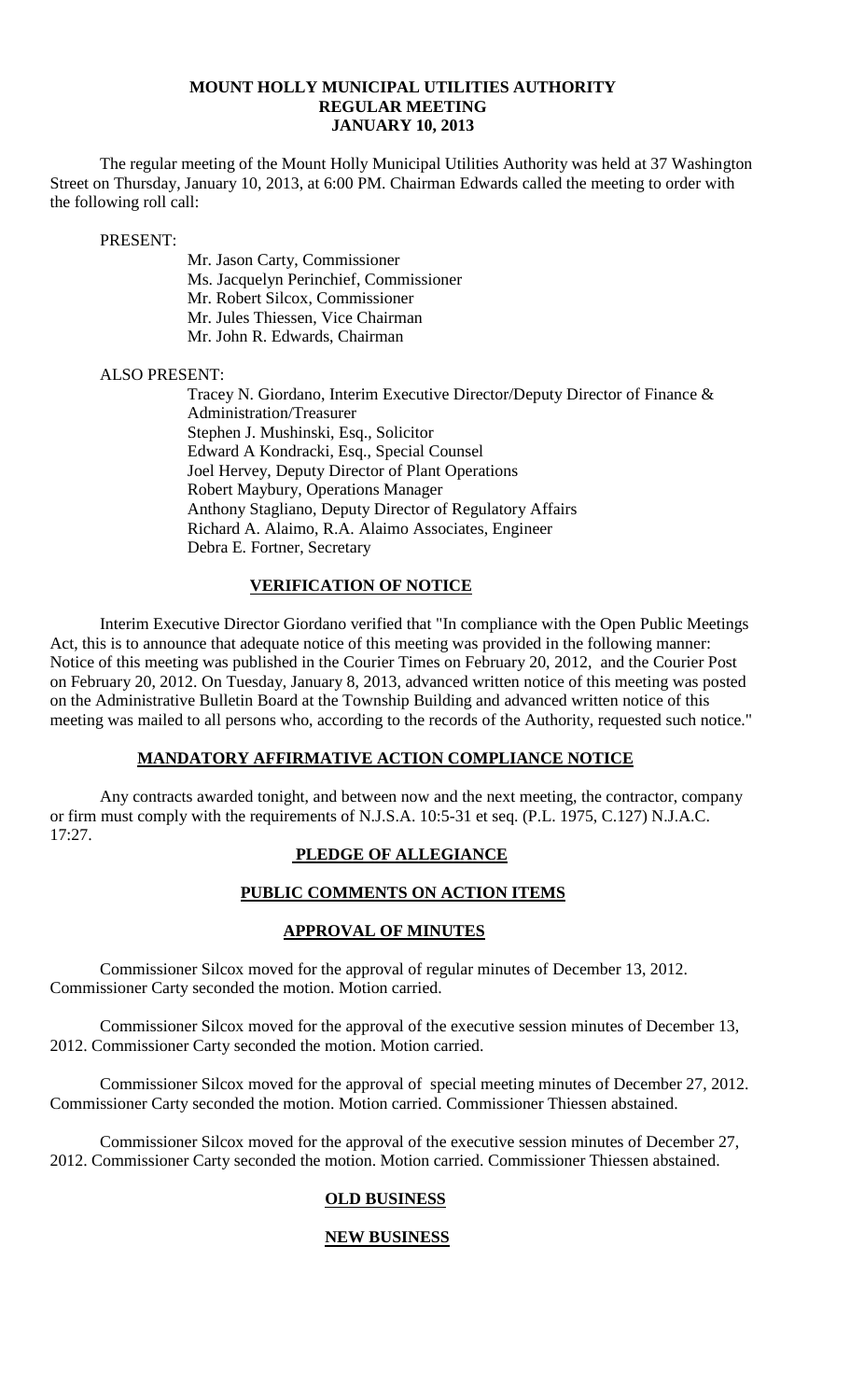### **RESOLUTION 2013-01**

### **A RESOLUTION OF THE MOUNT HOLLY MUNICIPAL UTILITIES AUTHORITY AUTHORIZING THE SALE OF SURPLUS PERSONAL PROPERTY NO LONGER NEEDED FOR PUBLIC USE THROUGH AN ONLINE AUCTION**

Commissioner Thiessen moved for the approval of Resolution 2013-01. Commissioner Silcox seconded the motion. At the call of the roll, the vote was:

AYES: Commissioner Carty, Commissioner Perinchief, Commissioner Thiessen, Commissioner Silcox, Chairman Edwards.

NAYS:

### **RESOLUTION 2013-02**

#### **A RESOLUTION APPROVING THE OPERATING EXPENSES FOR THE MONTH OF DECEMBER 2012**

Commissioner Silcox moved for the approval of Resolution 2013-02. Commissioner Thiessen seconded the motion. At the call of the roll, the vote was:

 AYES: Commissioner Carty, Commissioner Perinchief, Commissioner Silcox, Commissioner Thiessen, Chairman Edwards

NAYS:

### **RESOLUTION 2013-02A**

#### **A RESOLUTION APPROVING SEWER REFUND EXPENDITURES FOR THE MONTH OF DECEMBER 2012**

Commissioner Silcox moved for the approval of Resolution 2013-02A. Commissioner Thiessen seconded the motion. At the call of the roll, the vote was:

AYES: Commissioner Carty, Commissioner Perinchief, Commissioner Silcox, Commissioner Thiessen, Chairman Edwards

NAYS:

### **RESOLUTION 2013-03**

### **A RESOLUTION APPROVING THE EXPENDITURES FOR THE MONTH OF DECEMBER 2012 FROM THE IMPROVEMENT AND REPLACEMENT FUND**.

Commissioner Silcox moved for the approval of Resolution 2013-03. Commissioner Carty, seconded the motion. At the call of the roll, the vote was:

AYES: Commissioner Carty, Commissioner Perinchief, Commissioner Silcox, Commissioner Thiessen, Chairman Edwards

NAYS:

### **COMMUNICATIONS**

There were no communications.

### **MATTERS TO BE PRESENTED BY THE PUBLIC**

There were no matters to be presented by the public.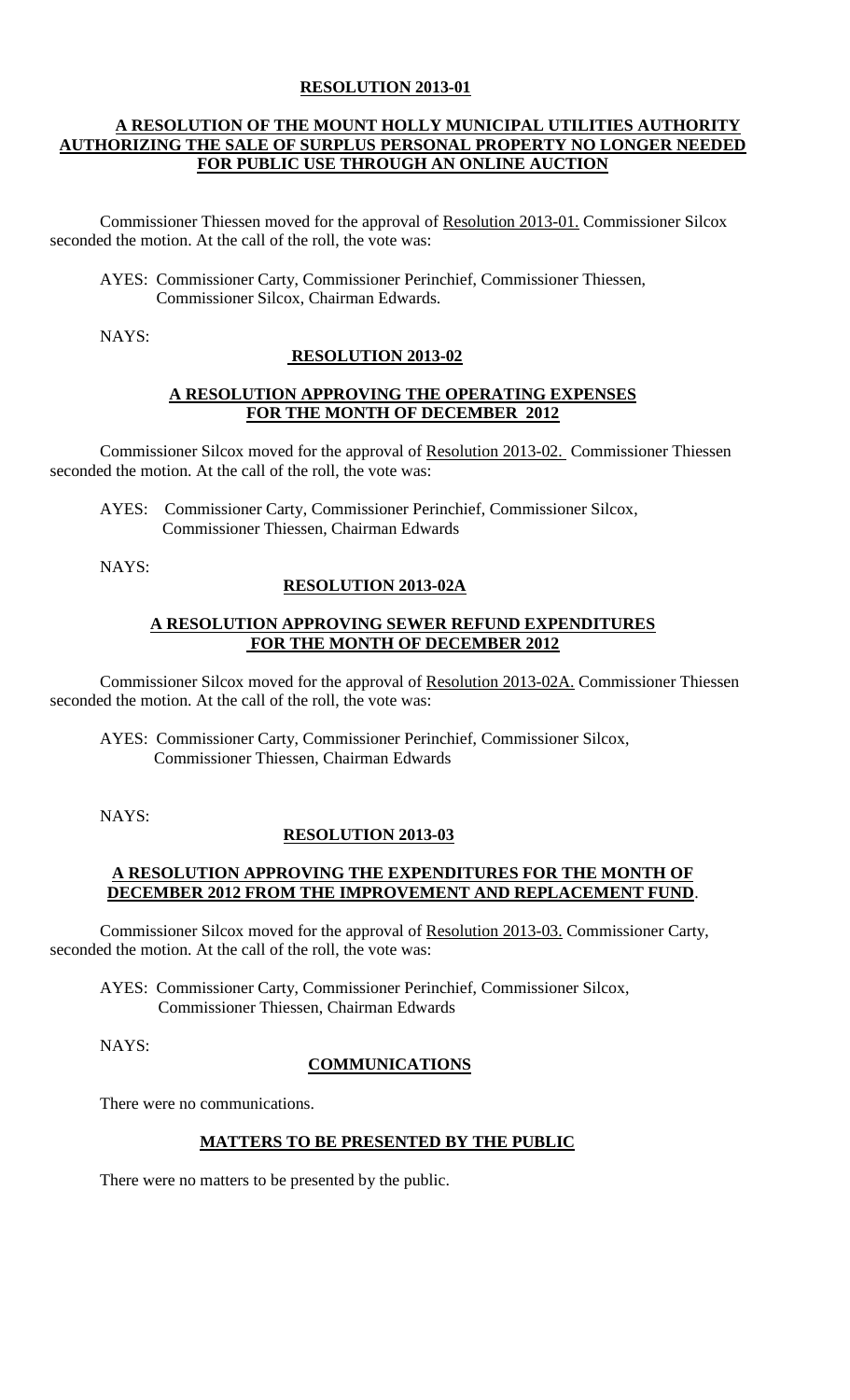### **REPORT OF THE EXECUTIVE DIRECTOR**

Interim Executive Director, Giordano, reported Vanguard will be beginning the solar power project in the next week or so. She also reported Mr. Weisman, Engineer for R A. Alaimo Associates, and Keating Urban Partners, Inc. are working toward the beginning of the first phase of the Gardens project. Connection fees for these units are included in the 2013 budget. Interim Executive Director, Giordano, stated this first phase consists of apartments and also townhomes which are being completed by a different developer than the rest of the project. The Authority has no timeline on completion of the entire project at this time.

Chairman Edwards confirmed Vanguard has been advised Deputy Director of Plant Operations, Hervey, is currently their point of contact on the solar project.

#### **RESOLUTION 2013-04**

#### **A RESOLUTION OF THE MOUNT HOLLY MUNICIPAL UTILITIES AUTHORITY AUTHORIZING THE EXECUTION OF ENDORSEMENTS BY THE EXECUTIVE DIRECTOR**

Interim Executive Director Giordano explained there are issues coming up which would require the signature of the Executive Director. This resolution needs to be passed to allow her to sign, as interim, for the Authority until the new Executive Director begins. Commissioner Carty requested this, and other necessary resolutions, be in place for the new Executive Director in February.

Commissioner Silcox moved for the approval of Resolution 2013-04. Commissioner Thiessen seconded the motion. At the call of the roll, the vote was:

AYES: Commissioner Carty, Commissioner Perinchief, Commissioner Silcox, Commissioner Thiessen, Chairman Edwards

NAYS:

#### **REPORT OF THE ENGINEER**

The report of the Engineer was received.

#### **REPORT OF THE DEPUTY DIRECTOR FOR PLANT OPERATIONS**

The Report of the Deputy Director of Plant Operations was received

Deputy Director of Plant Operations, Hervey, pointed out two odor complaints on Hainesport-Mount Laurel Road. Authority staff is currently investigating with Siemens to find out the source of the odors. It is not attributable to the Authorities treatment plants but is to the Authorities collection systems.

Chairman Edwards asked, as long as Hainesport-Mount Laurel Road is being discussed, for an update on the Hainesport Project of seven years ago. Interim Executive Director, Giordano, reported a letter has gone out putting Hainesport on notice that the situation must be resolved. Chairman Edwards asked what the next step will be. Special Counsel, Kondracki, explained the enforcement agreement is with Hainesport since they are the party the Authority would have to go to for recourse. Interim Executive Director, Giordano, will follow up with Hainesport Township on progress.

#### **REPORT OF THE DEPUTY DIRECTOR FOR REGULATORY AFFAIRS**

The Report of the Deputy Director for Regulatory Affairs was received.

Deputy Director for Regulatory Affairs, Stagliano, stated the report includes the 2012 claim summary There were 19 incidents reported with only one lost time injury. That was the first lost time injury in two years.

Chairman Edwards asked if any of the flood expenses are being recouped by FEMA. The Board was advised that overtime records, payroll, pumps station and generator information was submitted for review. Additional emails were received requesting an explanation of why certain pimp stations were running during the storm. FEMA is also requesting GPS coordinates and pictures of each generator that ran during the storm and the attached hour meter.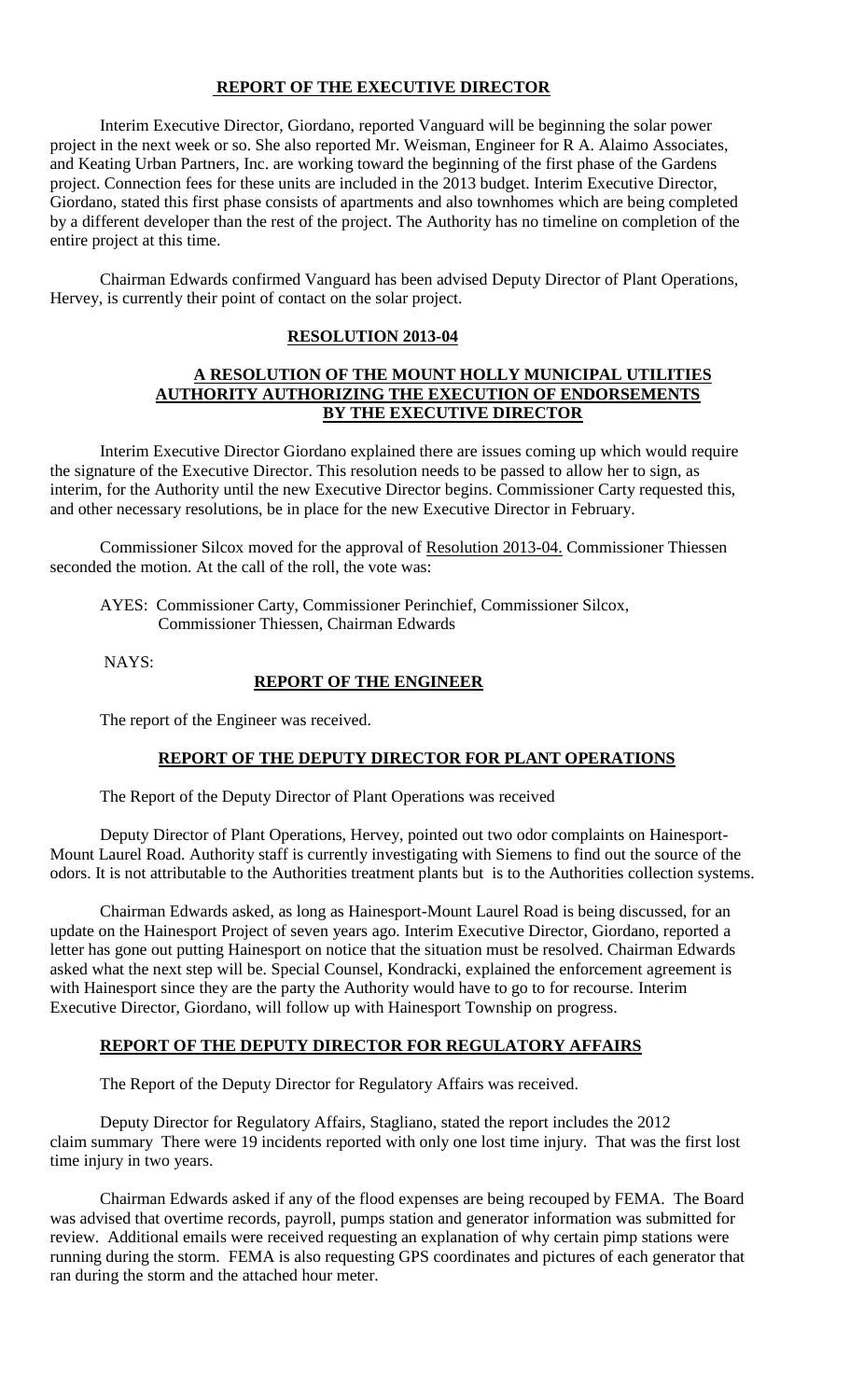### **REPORT OF THE SOLICITOR**

Solicitor Mushinski stated there are matters to be discussed in Executive Session.

### **REPORT OF THE DEPUTY DIRECTOR OF FINANCE AND ADMINISTRATION**

The Report of the Deputy Director of Finance and Administration was received.

# **OTHER NEW BUSINESS**

There was no other new business.

# **MATTERS TO BE PRESENTED BY THE COMMISSIONERS**

# **EXECUTIVE SESSION**

Commissioner Silcox moved for the approval of Resolution 2013-05. Commissioner Thiessen seconded the motion.

At 6:35 PM the Authority Commissioners retired to Executive Session for a discussion involving personnel, negotiations, and contract matters.

# **RESOLUTION 2013-05**

### **AUTHORIZING EXECUTIVE SESSION OF THE MOUNT HOLLY MUNICIPAL UTILITIES AUTHORITY FOR THE PURPOSE OF DISCUSSING PERSONNEL, NEGOTIATIONS AND CONTRACT MATTERS**

**WHEREAS**, N.J.S.A. 10:4-12 allows for a Public Body to go into closed session during a Public Meeting; and

**WHEREAS**, the Mount Holly Municipal Utilities Authority has deemed it necessary to go into closed session to discuss certain matters which are exempted from public discussion; and

**WHEREAS**, the regular meeting of this Authority will reconvene following closed session;

**NOW, THEREFORE, BE IT RESOLVED** that the Mount Holly Township Municipal Utilities Authority will go into closed session for the following reasons as outlined in N.J.S.A. 10:4-12:

Discussions with respect to contract matters with the Township of Mount Holly, collective bargaining negotiations with employee unions and discussions concerning the appointment and payment of staff members.

**BE IT FURTHER RESOLVED** that the Authority hereby declares that its discussion of the aforementioned subject may be made public at a time when the Authority Attorney advises the Authority that the disclosure of the discussion will not detrimentally affect any right, interest or duty of the Authority or any other entity with respect to said discussion.

**BE IT FURTHER RESOLVED** that the Authority, for the aforementioned reasons, hereby declares that the public is excluded from the portion of the meeting during which the above discussion shall take place and hereby directs the Secretary to take the appropriate action to effectuate the terms of this resolution.

AYES: Commissioner Carty, Commissioner Perinchief, Commissioner Silcox, Commissioner Thiessen, Chairman Edwards

NAYS:

The Authority Commissioners returned to regular session at 7:15 P.M.

Respectfully submitted,